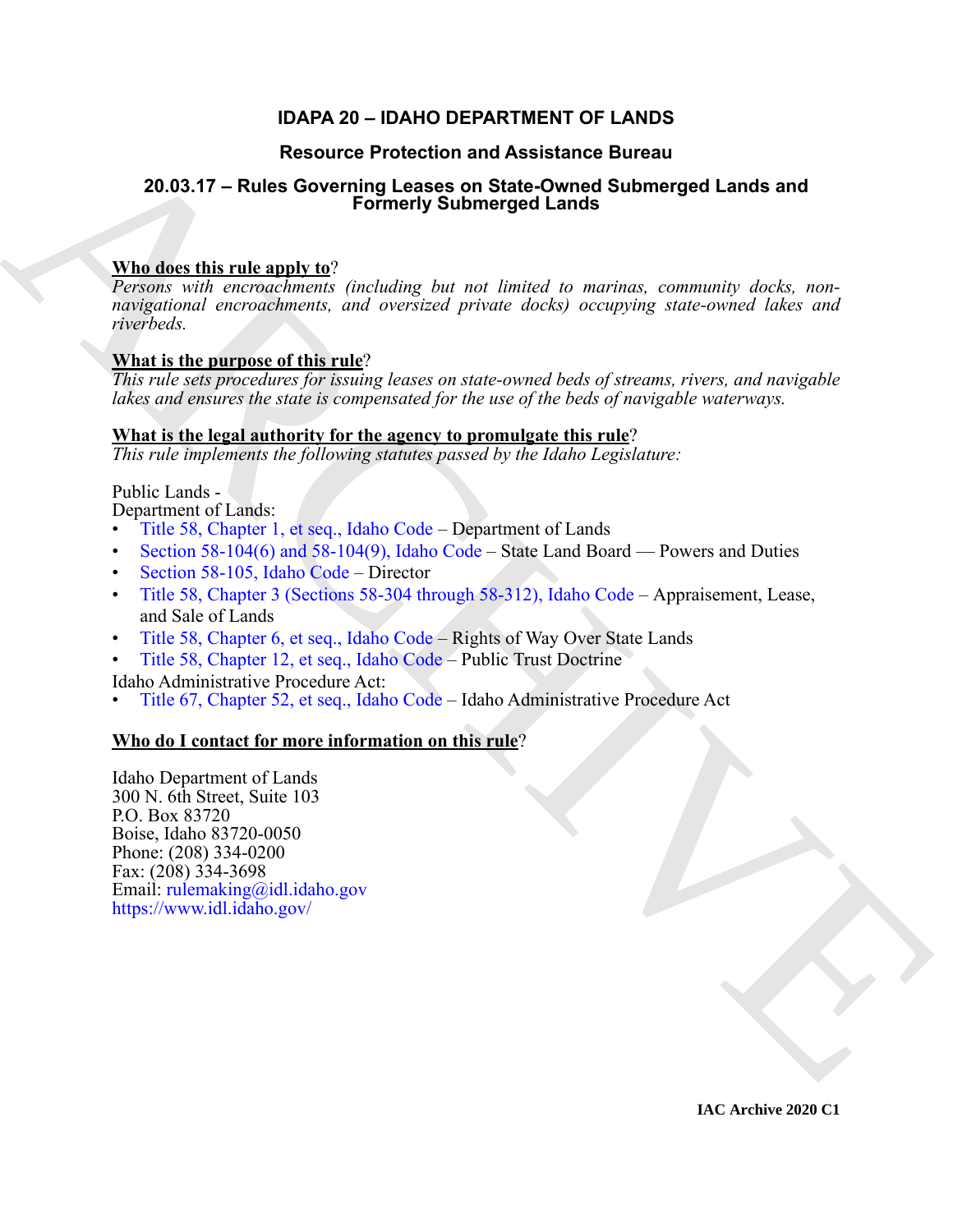# **Table of Contents**

| 20.03.17 - Rules Governing Leases on State-Owned Submerged<br><b>Lands and Formerly Submerged Lands</b> |  |
|---------------------------------------------------------------------------------------------------------|--|
|                                                                                                         |  |
|                                                                                                         |  |
|                                                                                                         |  |
|                                                                                                         |  |
|                                                                                                         |  |
|                                                                                                         |  |
|                                                                                                         |  |
|                                                                                                         |  |
|                                                                                                         |  |
|                                                                                                         |  |
|                                                                                                         |  |
|                                                                                                         |  |
|                                                                                                         |  |
|                                                                                                         |  |
|                                                                                                         |  |
|                                                                                                         |  |
|                                                                                                         |  |
|                                                                                                         |  |
|                                                                                                         |  |
|                                                                                                         |  |
|                                                                                                         |  |
|                                                                                                         |  |
|                                                                                                         |  |
|                                                                                                         |  |
|                                                                                                         |  |
|                                                                                                         |  |
|                                                                                                         |  |
|                                                                                                         |  |
|                                                                                                         |  |
|                                                                                                         |  |
|                                                                                                         |  |
|                                                                                                         |  |
|                                                                                                         |  |
|                                                                                                         |  |
|                                                                                                         |  |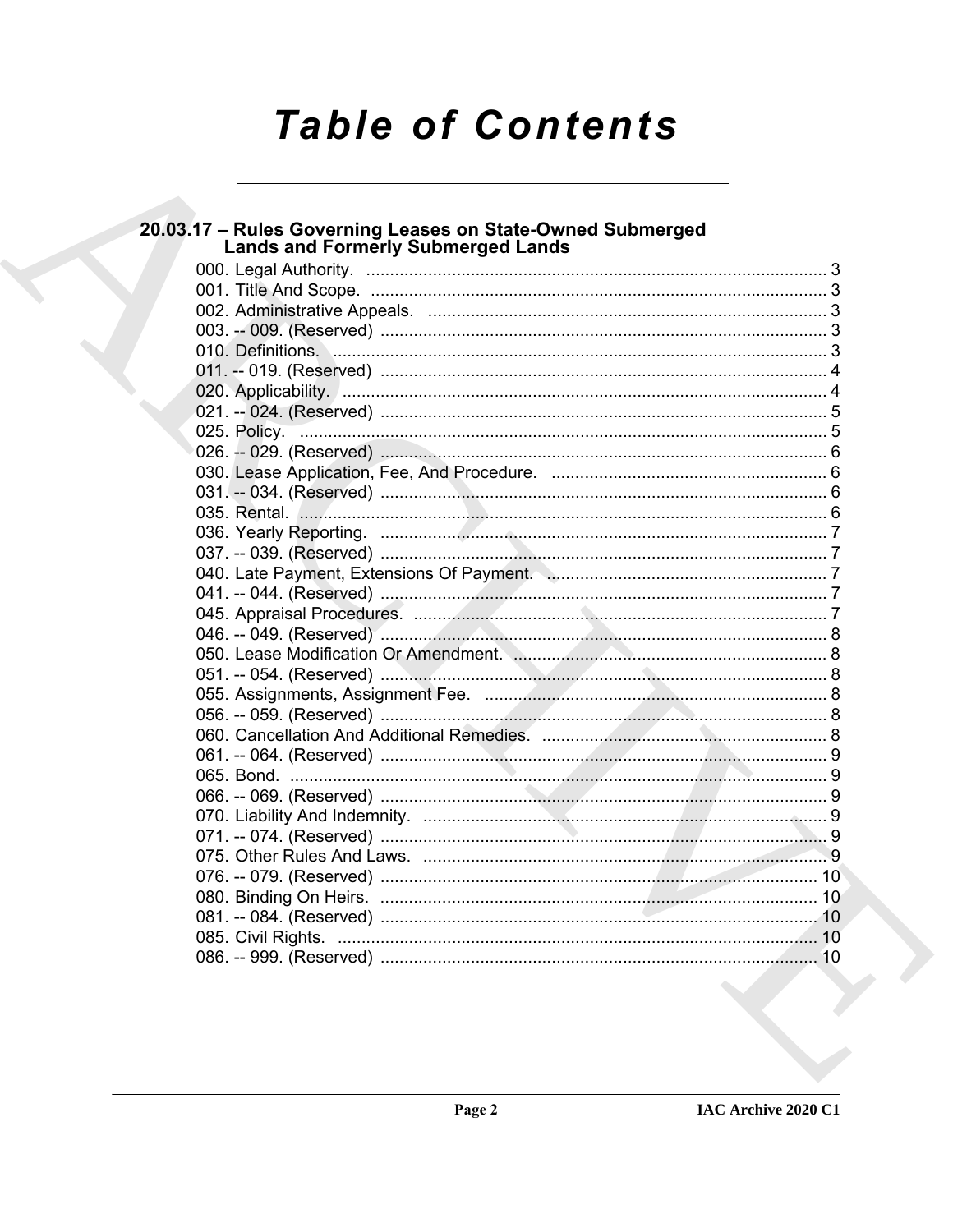#### **20.03.17 – RULES GOVERNING LEASES ON STATE-OWNED SUBMERGED LANDS AND FORMERLY SUBMERGED LANDS**

#### <span id="page-2-18"></span><span id="page-2-1"></span><span id="page-2-0"></span>**000. LEGAL AUTHORITY.**

This Chapter is adopted under the legal authorities of Title 58, Chapter 1, Idaho Code, Sections 58-104(6), 58-104(9), and 58-105; Title 58, Chapter 3, Idaho Code, Sections 58-304 through 58-312; Title 58, Chapter 6, Idaho Code; Title 58, Chapter 12; and Title 67, Chapter 52, Idaho Code. (3-20-20)T

#### <span id="page-2-19"></span><span id="page-2-2"></span>**001. TITLE AND SCOPE.**

**01. Title**. These rules are titled IDAPA 20.03.17, "Rules Governing Leases on State-Owned Submerged Lands and Formerly Submerged Lands." (3-20-20)T

**02.** Scope. These rules govern the issuance of leases on state-owned submerged lands. (3-20-20)T

**a.** These rules also apply to state-owned islands raised from submerged lands, or filled submerged lands, or other formerly submerged lands that are no longer covered by water at any time during an ordinary year.

 $(3-20-20)T$ 

600. LIFE-11 Micro LATION EXPLORATION (1990. The S. Channel L. Library C. Micro C. S. Changes C. Library C. Library C. Library C. Library C. Library C. Library C. Library C. Library C. Library C. Library C. Library C. Lib While the State asserts the right to issue leases for all encroachments, navigational or nonnavigational, upon, in or above the beds or waters of navigable lakes and rivers, nothing in these rules may be construed to vest in the state of Idaho any property, right or claim of such right to any private lands lying above the natural or ordinary high water mark of any navigable lake or river. (3-20-20) T

#### <span id="page-2-6"></span><span id="page-2-3"></span>**002. ADMINISTRATIVE APPEALS.**

Any person aggrieved by any final decision or order of the Board is entitled to judicial review pursuant to the provisions of Title 67, Chapter 52, Idaho Code, and IDAPA 20.01.01, "Rules of Practice and Procedure Before the State Board of Land Commissioners." (3-20-20)T

#### <span id="page-2-4"></span>**003. -- 009. (RESERVED)**

#### <span id="page-2-7"></span><span id="page-2-5"></span>**010. DEFINITIONS.**

**01. Artificial High Water Mark**. The high water elevation above the natural or ordinary high water mark resulting from construction of man-made dams or control works and impressing a new and higher vegetation  $\text{line.} \tag{3-20-20}$ 

<span id="page-2-11"></span><span id="page-2-10"></span><span id="page-2-9"></span><span id="page-2-8"></span>**02. Board**. The Idaho State Board of Land Commissioners or its designee. (3-20-20)T

**03.** Commercial Marina. A commercial navigational encroachment whose primary purpose is to moorage for rental or for free to the general public. (3-20-20) provide moorage for rental or for free to the general public.

**04. Commercial Navigational Encroachment**. A navigational encroachment used for commercial purposes. (3-20-20)T

**05. Community Dock**. A structure that provides private moorage for more than two (2) adjacent littoral owners, or other littoral owners possessing a littoral common area with littoral rights including, but not limited to, homeowners' associations. No public access is required for a community dock. (3-20-20)T to, homeowners' associations. No public access is required for a community dock.

<span id="page-2-13"></span><span id="page-2-12"></span>**06. Department**. The Idaho Department of Lands or its designee. (3-20-20)T

<span id="page-2-16"></span><span id="page-2-15"></span><span id="page-2-14"></span>**07. Director**. The director of the Idaho Department of Lands or his designee. (3-20-20)T

**08. Dock Surface Area**. Includes docks, slips, piers, and ramps and is calculated in square feet. Dock rea does not include pilings, submerged anchors, or undecked breakwaters. (3-20-20) surface area does not include pilings, submerged anchors, or undecked breakwaters.

**09. Encroachments in Aid of Navigation**. Includes docks, piers, jet ski and boat lifts, buoys, pilings, breakwaters, boat ramps, channels or basins, and other facilities used to support water craft and moorage on, in, or above the beds or waters of a navigable lake, river or stream. The term "encroachments in aid of navigation" may be used interchangeably herein with the term "navigational encroachments." (3-20-20)T

<span id="page-2-17"></span>**10. Encroachments Not in Aid of Navigation**. Includes all other encroachments on, in, or above the beds or waters of a navigable lake, river or stream, including landfills, bridges, utility and power lines, or other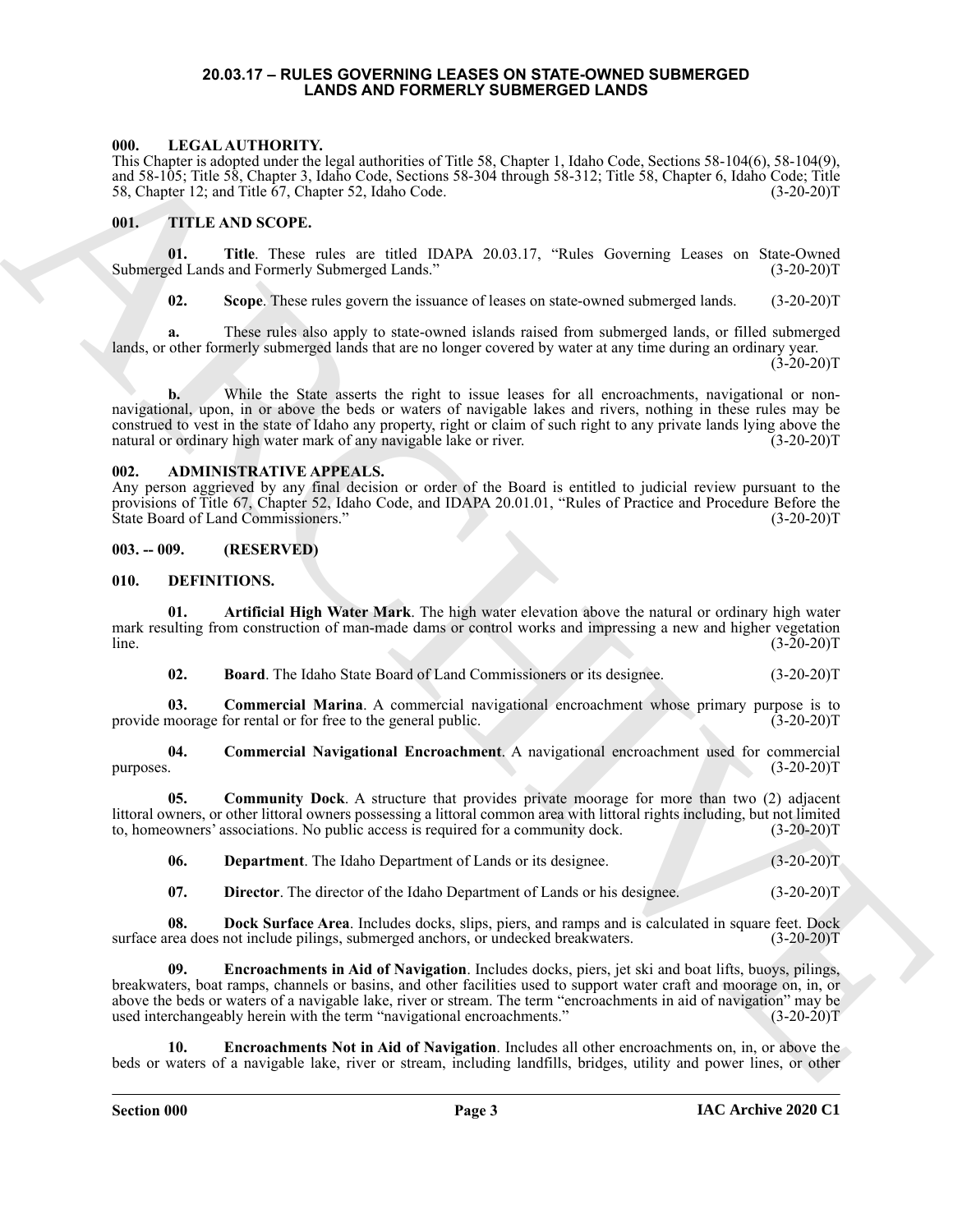structures not constructed primarily for use in aid of navigation. It also includes float homes and floating toys. The term "encroachments not in aid of navigation" may be used interchangeably herein with the term "non-navigational<br>(3-20-20)T encroachments."

<span id="page-3-8"></span><span id="page-3-7"></span>**11. Formerly Submerged Lands**. The beds of navigable lakes, rivers, and streams that have either been filled or subsequently became uplands because of human activities including construction of dikes, berms, and seawalls. Also included are islands that have been created on submerged lands through natural processes or human activities since statehood, July 3, 1890. (3-20-20) T

Gravetine of Linearis (Scholar space) and the space of Linearis (Scholar space) and the space of Linear Scholar space of Linear Scholar space of Linear Scholar space of Linear Scholar space of Linear Scholar space of Line **Market Value**. The most probable price at a specified date, in cash, or on terms reasonably equivalent to cash, for which the property should bring in a competitive and open market under all conditions requisite to a fair sale, the buyer and seller each acting prudently and knowledgeably, and assuming the price is not affected by undue stimulus.

<span id="page-3-9"></span>**13. Natural or Ordinary High Water Mark**. The line that the water impresses upon the soil by covering it for a sufficient period of time to deprive the soil of its vegetation and destroy its value for agricultural purposes. If, however, the soil, configuration of the surface, or vegetation has been altered by man's activity, the ordinary high water mark is located where it would have been if the alteration had not occurred. (3-20-20 ordinary high water mark is located where it would have been if the alteration had not occurred.

<span id="page-3-10"></span>**14. Person**. A partnership, association, corporation, natural person, or entity qualified to do business in of Idaho and any federal, state, tribal, or municipal unit of government. (3-20-20) the state of Idaho and any federal, state, tribal, or municipal unit of government.

<span id="page-3-11"></span>**15. Riparian or Littoral Rights**. The rights of owners or lessees of land adjacent to navigable lakes, rivers or streams to maintain their adjacency to the lake, river, or stream and to make use of their rights as riparian or littoral owners or lessees in building or using aids to navigation but does not include any right to make any consumptive use of the waters.

<span id="page-3-12"></span>**16.** Single-Family Dock. A structure providing noncommercial moorage that serves one (1) waterfront hose waterfront footage is no less than twenty-five (25) feet. (3-20-20) owner whose waterfront footage is no less than twenty-five  $(25)$  feet.

<span id="page-3-13"></span>**17. Submerged Lands**. The state-owned beds of navigable lakes, rivers, and streams below the natural ry high water marks. (3-20-20)T or ordinary high water marks.

**18. Two-Family Dock**. A structure providing noncommercial moorage that serves two (2) adjacent waterfront owners having a combined waterfront footage of no less than fifty (50) feet. Usually the structure is located on the common littoral property line. (3-20-20) located on the common littoral property line.

<span id="page-3-15"></span><span id="page-3-14"></span><span id="page-3-5"></span><span id="page-3-2"></span>**19. Upland**. The land bordering on navigable lakes, rivers, and streams. (3-20-20)T

#### <span id="page-3-0"></span>**011. -- 019. (RESERVED)**

#### <span id="page-3-1"></span>**020. APPLICABILITY.**

Leases are required for all encroachments on, in, or over state-owned submerged land except: (3-20-20)T

**01. Single -Family or Two-Family Docks**. Single-family or two-family docks that were constructed on or before July 1, 1993, that occupy less than eleven hundred (1,100) square feet of dock surface area lakeward of the ordinary high water mark, and for which all required permits and approvals have been obtained. (3-20-20)T

<span id="page-3-4"></span>**02. Single-Family Docks**. Single-family docks that were constructed after July 1, 1993, that occupy less than seven hundred (700) square feet of dock surface area lakeward of the ordinary high water mark, and for which all required permits and approvals have been obtained. (3-20-20) which all required permits and approvals have been obtained.

**03. Two-Family Docks**. Two-family docks that were constructed after July 1, 1993, that occupy less than eleven hundred (1,100) square feet of dock surface area lakeward of the ordinary high water mark, and for which all required permits and approvals have been obtained.  $(3-20-20)$ all required permits and approvals have been obtained.

<span id="page-3-6"></span><span id="page-3-3"></span>**04.** Encroachments Free to the Public. Encroachments in aid of navigation for which the complete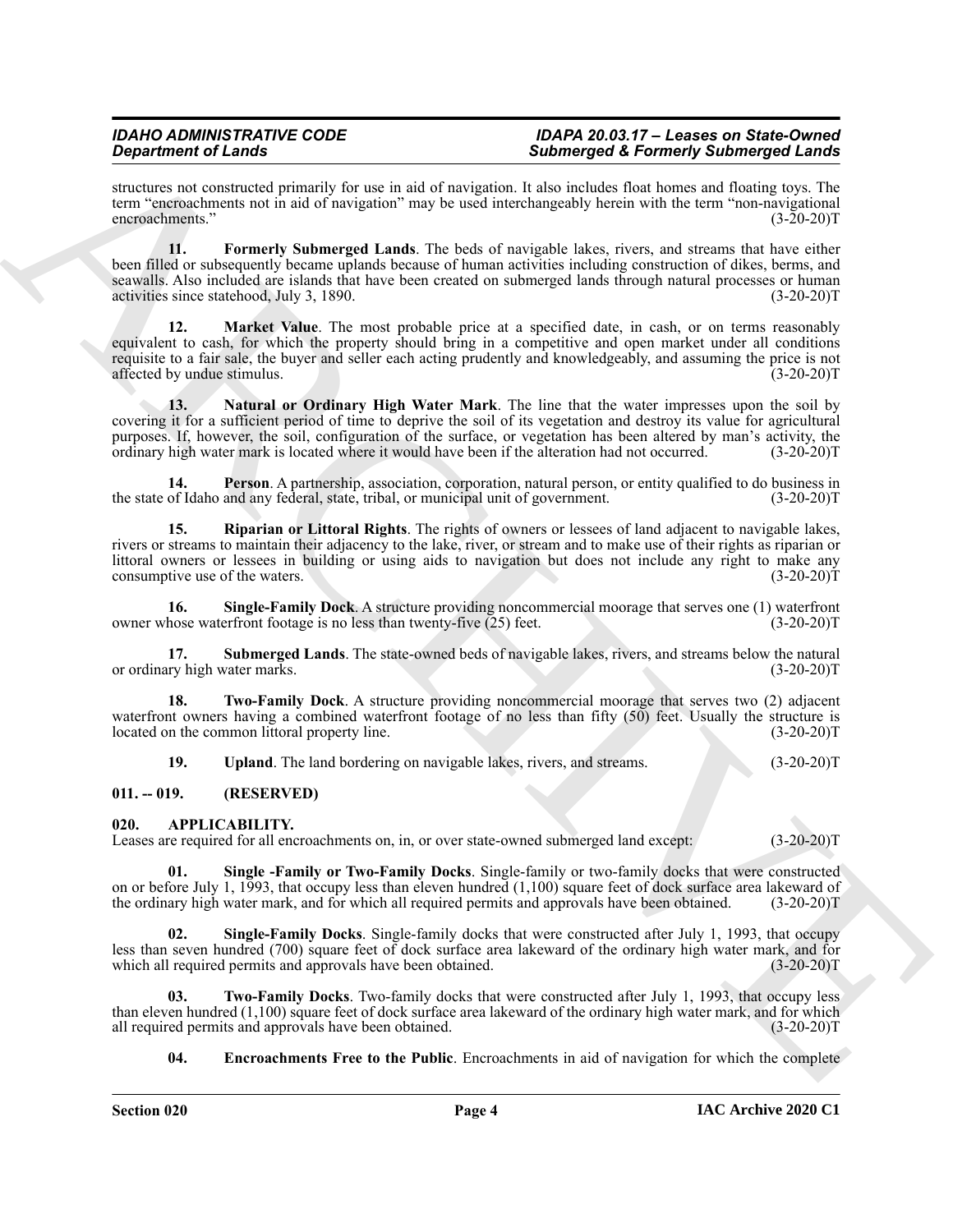<span id="page-4-2"></span>use is offered free to the public. (3-20-20)T

**05. Temporary Permits or Easements**. Uses or encroachments that are customarily authorized by temporary permits or easements, such as roads, railroads, overhead utility lines, submerged cables, and pipelines. Information on easements can be found in IDAPA 20.03.09, "Easements on State-Owned Submerged Lands and Formerly Submerged Lands." (3-20-20)T

#### <span id="page-4-0"></span>**021. -- 024. (RESERVED)**

<span id="page-4-7"></span><span id="page-4-3"></span><span id="page-4-1"></span>**025. POLICY.**

**Submarged & Fearing The mail control of the set of the set of the set of the set of the set of the set of the set of the set of the set of the set of the set of the set of the set of the set of the set of the set of the 01. Policy of the State of Idaho**. It is the policy of the state of Idaho to regulate and control the use and disposition of lands in the beds of navigable lakes, rivers and streams to the natural or ordinary high water mark thereof, so as to provide for their commercial, navigational, recreational or other public use; provided that the Board will take no action in derogation of or seeking to interfere with the riparian or littoral rights of the owners of upland property abutting or adjoining such lands. (3-20-20) T

<span id="page-4-4"></span>**02. Director May Grant Leases**. The Director may grant leases for uses that are in the public interest and consistent with these rules. (3-20-20)T

<span id="page-4-8"></span>**03. Requests or Inquiries Regarding Navigability**. The State owns the beds of all lakes, rivers, and streams that were navigable in fact at statehood. The Department will respond to requests or inquiries as to which lakes, rivers, and streams are deemed navigable in fact. Additional information about streams deemed navigable by the State of Idaho is available from the Department. the State of Idaho is available from the Department.

<span id="page-4-11"></span>**04. Stream Channel Alteration Permit or Encroachment Permit**. Issuance of a lease is contingent upon the applicant obtaining a stream channel alteration permit if required by the Idaho Department of Water Resources, pursuant to Title 42, Chapter 38, Idaho Code, or an encroachment permit if required by the Department pursuant to the Lake Protection Act, Title 58, Chapter 13, Idaho Code, and compliance with local planning and zoning regulations if applicable. (3-20-20)T

<span id="page-4-6"></span>**05.** Other Permits and Licenses. Issuance of a lease does not relieve an applicant from acquiring mits and licenses that are required by law. (3-20-20) other permits and licenses that are required by law.

<span id="page-4-12"></span>**06. Submerged Lands Lease Required Upon Notification**. All persons using submerged lands in a manner that requires a submerged land lease must obtain such a lease from the Director when notified to do so.

 $(3-20-20)T$ 

<span id="page-4-13"></span>**07. Term of Lease, Renewal of Lease**. Leases are issued for a term of ten (10) years or as determined by the Board. Leases may be renewed for additional periods to be determined by the Department based upon satisfactory performance during the present term. Renewals will be processed with a minimum of procedural requirements and will not be denied except in the most unusual circumstances or noncompliance with the terms and conditions of the previous lease. Lease renewals are initiated by the Department. (3-20-20)T

<span id="page-4-5"></span>**08.** Director's Authorization to Issue and Renew Leases. The Director is authorized to issue and ases for the use of submerged lands in accordance with these rules. (3-20-20) renew leases for the use of submerged lands in accordance with these rules.

<span id="page-4-9"></span>**Rights Granted**. The lease grants only such rights as are specified in the lease. The right to use the submerged or formerly submerged lands for all other purposes that do not interfere with the rights authorized in the lease remains with the state. (3-20-20)T lease remains with the state.

<span id="page-4-10"></span>**10. Rules Applicable to All Existing and Proposed Uses and Encroachments**. These rules apply to all existing and proposed uses and encroachments, whether or not authorized by permit under the Lake Protection Act, Title 58, Chapter 13, Idaho Code, or the Stream Channel Protection Act, Title 42, Chapter 38, Idaho Code. These rules provide that a lease may be required in addition to existing permits. See Section 020 of these rules for information about exceptions to lease requirements. (3-20-20) information about exceptions to lease requirements.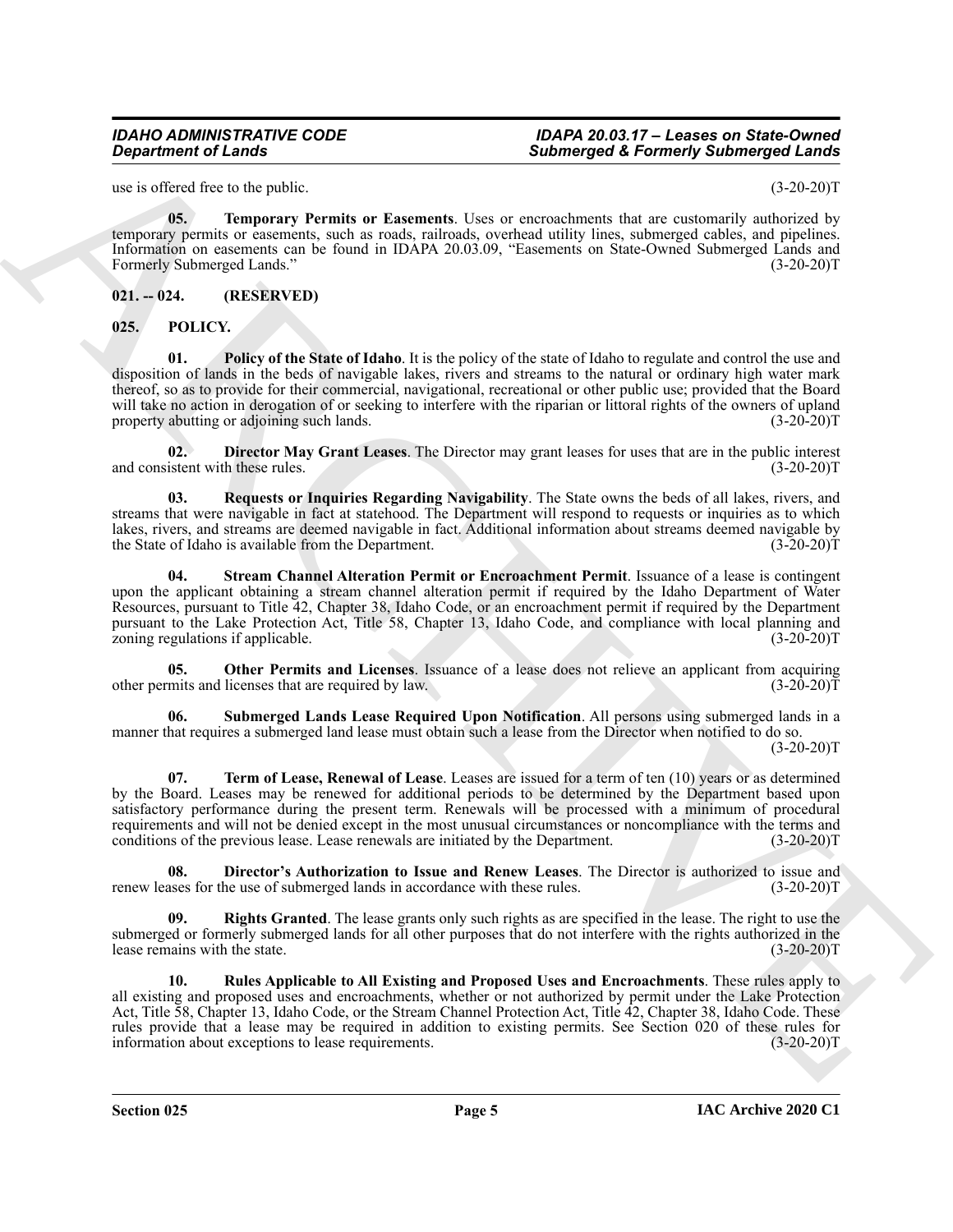**Signal rise of the law of the University of the law of the main of the Company of the Similar Signal Line Company of the Company of the Company of the Company of the Company of the Company of the Company of the Company o 11. Waiver of Lease Requirements**. The Director may, in his discretion, waive lease requirements for single-family or two-family dock encroachments whose dock surface areas exceed square footages described in Subsections 020.01 through 020.03 of these rules when the additional dock surface area square footage is necessary to gain or maintain access to water of sufficient depth to sustain dock use for water craft customarily in use on that particular lake. (3-20-20)T

<span id="page-5-12"></span><span id="page-5-11"></span>

| <b>Private Moorage at Commercial Marinas.</b> | $(3-20-20)T$ |
|-----------------------------------------------|--------------|
|                                               |              |

**a.** This Subsection (025.12) does not apply to community docks. (3-20-20)T

b. Private moorage at commercial marinas is allowed as long as the requirements of IDAPA 20.03.04, "Rules for the Regulation of Beds, Waters, and Airspace Over Navigable Lakes in the State of Idaho," Subsection  $015.03$  are met.

**c.** The sale, lease, or rental of private moorage is in no way an encumbrance on any underlying public trust land. All transactions related to private moorage are subject to the limitations of the associated submerged lands lease.  $(3-20-20)T$ 

**d.** Acquisition of private moorage must be documented with a disclosure that the transaction does not ublic trust lands and only conveys the right to use the designated portion of the marina. (3-20-20) convey public trust lands and only conveys the right to use the designated portion of the marina.

**e.** The Department will make no policy regarding the cost of private moorage and the resolution of between the involved parties. (3-20-20) disputes between the involved parties.

#### <span id="page-5-0"></span>**026. -- 029. (RESERVED)**

#### <span id="page-5-1"></span>**030. LEASE APPLICATION, FEE, AND PROCEDURE.**

<span id="page-5-7"></span><span id="page-5-6"></span><span id="page-5-5"></span><span id="page-5-4"></span>**01.** Free. The lease application fee is one hundred fifty dollars (\$150). (3-20-20)T

**02.** Fee Is Required. A lease application and nonrefundable fee is required for new and existing ments. A lease application fee is required for leases that are renewed upon expiration. (3-20-20) encroachments. A lease application fee is required for leases that are renewed upon expiration.

**03. Application to Lease and Fee**. The lease application and fee must be submitted with the information from Subsections 030.03.a. through 030.03.c., in sufficient detail for the Department to determine an appropriate lease rate based on numbers of slips, square footage, or other permit information: (3-20-20)T appropriate lease rate based on numbers of slips, square footage, or other permit information:

**a.** A letter of request stating the purpose of the lease. (3-20-20)T

**b.** A scale drawing of the proposed lease area with plans detailing all intended improvements, including reference to the nearest known property corner(s). An encroachment permit may satisfy this requirement.  $(3-20-20)T$ 

<span id="page-5-10"></span><span id="page-5-8"></span>**c.** The permit number of each existing applicable encroachment permit. (3-20-20)T

**04. Submittal of Application to Lease and Fee**. The lease application and fee must be filed in the local office of the Department or the Director's office.

**05.** Notification of Approval or Denial. The applicant will be notified in writing if the lease on is approved or denied. The applicant will also be notified of any additional requirements. (3-20-20)T application is approved or denied. The applicant will also be notified of any additional requirements.

<span id="page-5-9"></span>**06.** Request for Reconsideration. Any applicant aggrieved with the Director's determination of rent of a lease application may request reconsideration by the Director. (3-20-20)<sup>T</sup> or denial of a lease application may request reconsideration by the Director.

<span id="page-5-2"></span>**031. -- 034. (RESERVED)**

<span id="page-5-13"></span><span id="page-5-3"></span>**035. RENTAL.**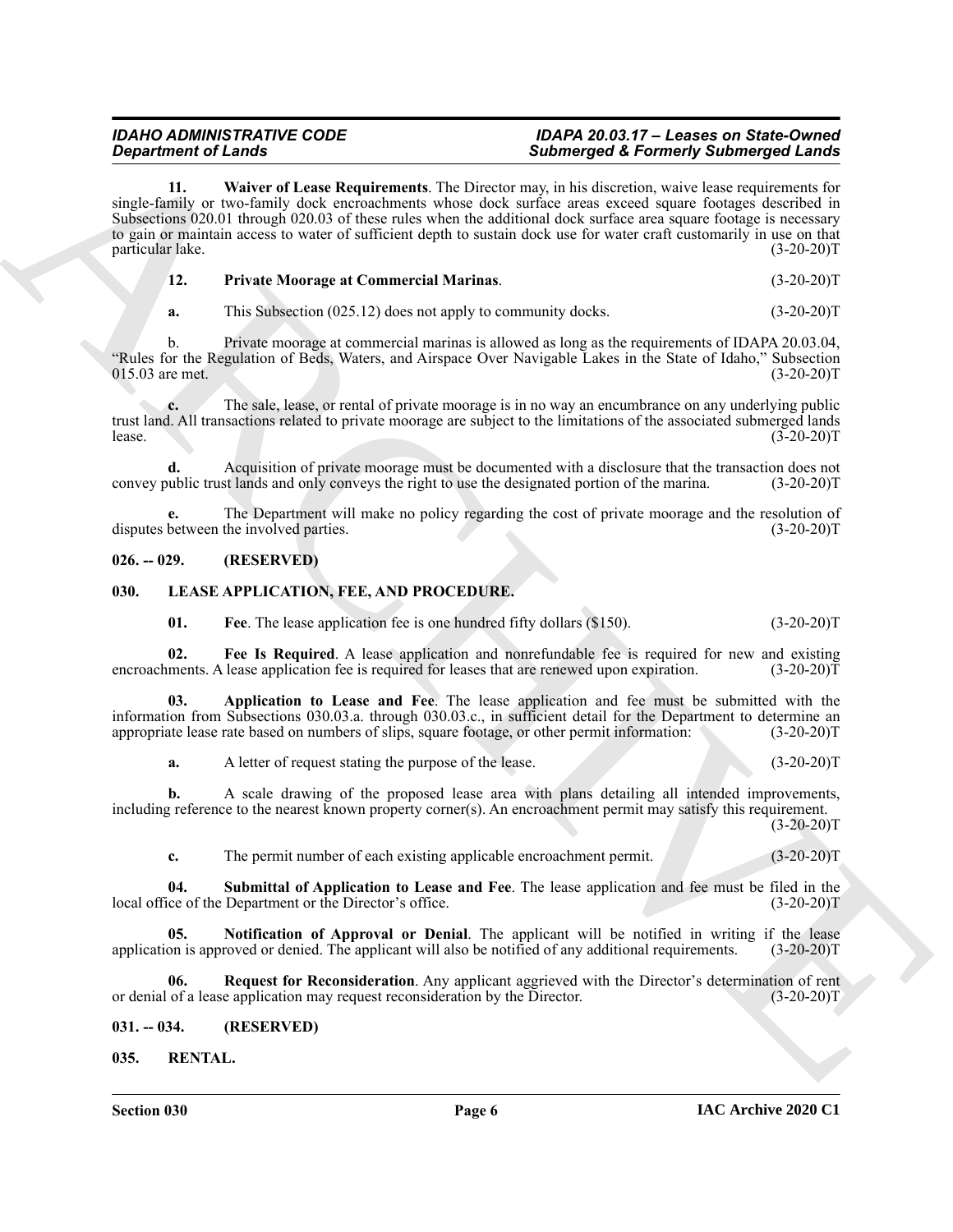#### <span id="page-6-14"></span><span id="page-6-13"></span><span id="page-6-12"></span><span id="page-6-11"></span><span id="page-6-0"></span>**036. YEARLY REPORTING.**

| <b>Department of Lands</b> |                                                                        | <b>Submerged &amp; Formerly Submerged Lands</b>                                                                                                                                                                                                                                                                                                                                                                                                                                   |               |
|----------------------------|------------------------------------------------------------------------|-----------------------------------------------------------------------------------------------------------------------------------------------------------------------------------------------------------------------------------------------------------------------------------------------------------------------------------------------------------------------------------------------------------------------------------------------------------------------------------|---------------|
|                            | website at http://www.idl.idaho.gov/.                                  | The rental rate policy for submerged land leases is set by the Board. This policy is available on the Department                                                                                                                                                                                                                                                                                                                                                                  | $(3-20-20)T$  |
| 01.                        |                                                                        | Standardized Rental Rates. The Board sets standard submerged land lease rental rates for<br>common uses such as commercial marinas, community docks, floathomes, restaurants, and retail stores. Rental rates<br>for commercial marinas and other uses that produce revenue for the lessee will commonly be calculated as a<br>percentage of gross receipts, however, other methods may be used as determined appropriate by the Board.                                           | $(3-20-20)T$  |
| 02.                        | uses that are uncommon, especially for non-navigational encroachments. | <b>Nonstandard Rental Rates</b> . The Board directs the Department to use a percentage of market value<br>or gross receipts, or other methods determined appropriate by the Board, as the submerged lands lease rental rate for                                                                                                                                                                                                                                                   | $(3-20-20)T$  |
| 036.                       | <b>YEARLY REPORTING.</b>                                               |                                                                                                                                                                                                                                                                                                                                                                                                                                                                                   |               |
| 01.                        |                                                                        | <b>Annual Report.</b> Lessees must provide an annual report to the Department that includes:                                                                                                                                                                                                                                                                                                                                                                                      | $(3-20-20)T$  |
| a.                         |                                                                        | A schedule of moorage rental rates, including moorage sizes and types.                                                                                                                                                                                                                                                                                                                                                                                                            | $(3-20-20)T$  |
| b.                         | The number and size of all public boat and float home moorages.        |                                                                                                                                                                                                                                                                                                                                                                                                                                                                                   | $(3-20-20)T$  |
| c.                         | The number and size of all private boat and float home moorages.       |                                                                                                                                                                                                                                                                                                                                                                                                                                                                                   | $(3-20-20)T$  |
| d.                         | Current proof of insurance that is required by the lease.              |                                                                                                                                                                                                                                                                                                                                                                                                                                                                                   | $(3-20-20)T$  |
| 02.                        |                                                                        | <b>Failure to Report.</b> Failure to provide the annual report information is a violation of these rules.                                                                                                                                                                                                                                                                                                                                                                         | $(3-20-20)T$  |
| $037. - 039.$              | (RESERVED)                                                             |                                                                                                                                                                                                                                                                                                                                                                                                                                                                                   |               |
| 040.                       | LATE PAYMENT, EXTENSIONS OF PAYMENT.                                   |                                                                                                                                                                                                                                                                                                                                                                                                                                                                                   |               |
| 01.<br>thereafter.         |                                                                        | Penalty for Late Payment of Rent. Rent not paid by the due date is considered late. A penalty,<br>calculated from the day after which payment was due, will be added to the rent. The penalty will be determined by the<br>Board for the first month or any portion thereof and one percent (1%) of the rent due, including penalty, per month                                                                                                                                    | $(3-20-20)T$  |
| 02.                        | years, as required by Title 58, Chapter 3, Idaho Code, Section 58-305. | Extension in Time for Payment of Rent. An extension in time in which to submit payment of rent<br>may be granted for commercial submerged lands leases only. Such extensions may not exceed two (2) successive                                                                                                                                                                                                                                                                    | $(3-20-20)T$  |
| 03.                        |                                                                        | Request for Extension in Time for Payment of Rent. Lessees must request extensions on forms<br>supplied by the lessor and pay an extension fee to be determined by the Board. The lessee must also provide a<br>statement from his banker or accountant verifying that money is not available for the payment of rent.                                                                                                                                                            | $(3-20-20)$ T |
| 04.<br>data.               |                                                                        | Interest Rate for Extension in Time for Payment of Rent. If an extension is granted, rent plus<br>interest at a rate established by the Board will be due no later than October 1 of the rent year. Specifically, interest will<br>be the average monthly rate for conventional mortgages as quoted in the Federal Reserve Statistical Report; the rate<br>to be rounded downward to the nearest one quarter percent $(1/4%)$ on the tenth of each month following the release of | $(3-20-20)T$  |
|                            |                                                                        |                                                                                                                                                                                                                                                                                                                                                                                                                                                                                   |               |
| $041. - 044.$              | (RESERVED)                                                             |                                                                                                                                                                                                                                                                                                                                                                                                                                                                                   |               |

#### <span id="page-6-15"></span><span id="page-6-1"></span>**037. -- 039. (RESERVED)**

#### <span id="page-6-10"></span><span id="page-6-9"></span><span id="page-6-7"></span><span id="page-6-6"></span><span id="page-6-2"></span>**040. LATE PAYMENT, EXTENSIONS OF PAYMENT.**

#### <span id="page-6-8"></span><span id="page-6-3"></span>**041. -- 044. (RESERVED)**

#### <span id="page-6-5"></span><span id="page-6-4"></span>**045. APPRAISAL PROCEDURES.**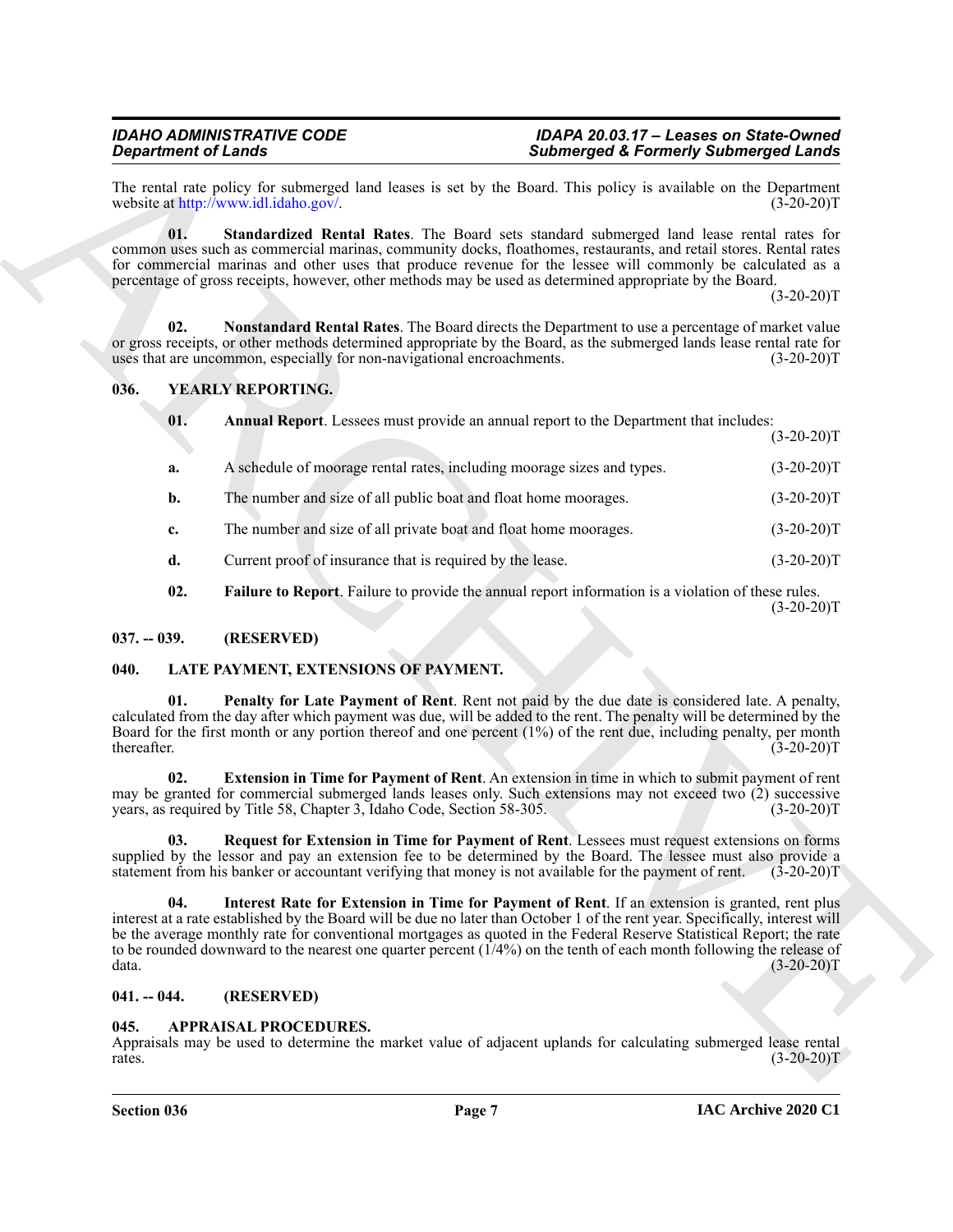<span id="page-7-6"></span>**01. Appraisal**. An appraisal will either be performed by qualified Department staff or an independent contract appraisal. Any appraisal must be under the control of the Department.

<span id="page-7-7"></span>**02. Cost of Appraisal**. The appraisal costs are the actual cost for Department personnel plus transportation, including per diem and administrative overhead, or the bid amount for the contract appraiser. An itemized statement of these costs will be provided to the applicant. The cost of the appraisal is in addition to those costs outlined in Section 035 of these rules and is billed separately from the application fee and rent. (3-20-20)T

#### <span id="page-7-0"></span>**046. -- 049. (RESERVED)**

#### <span id="page-7-16"></span><span id="page-7-15"></span><span id="page-7-1"></span>**050. LEASE MODIFICATION OR AMENDMENT.**

**01. Encroachment Amendment**. A lease modification or amendment must first be permitted through an amendment to the lake encroachment permit or stream alteration permit, if needed. (3-20-20)T

<span id="page-7-17"></span>**02. Modification of Existing Lease**. Modification or amendment of an existing lease will be processed in the same manner as a new lease application, but no fee will be required. Modification or amendment includes change of use, location, size or scope of the lease site, but does not include ordinary maintenance, repair or replacement of existing structures or facilities. (3-20-20) replacement of existing structures or facilities.

<span id="page-7-18"></span>**03. Modification of Interior Facilities**. If the proposed changes to a facility do not require a new encroachment permit, a lease modification may still be needed as described in Subsection 050.02 of these rules. The lessee must give written notice to the Department at least ten (10) days in advance of making such changes. The Department will determine if a lease modification is needed due to the proposed changes. When requested, the lessee must also furnish one (1) set of as-built plans to the Department within thirty (30) days following completion of changes. (3-20-20)T changes. (3-20-20)T

#### <span id="page-7-2"></span>**051. -- 054. (RESERVED)**

#### <span id="page-7-8"></span><span id="page-7-3"></span>**055. ASSIGNMENTS, ASSIGNMENT FEE.**

**01. Assignment of Lease**. Leases may be assigned upon approval of the Director provided that the lease conforms with Subsection 025.02 and all other provisions of these rules. The assignor and assignee must<br>complete the Department's standard assignment form and forward it to any Department office. (3-20-20)T complete the Department's standard assignment form and forward it to any Department office.

<span id="page-7-12"></span><span id="page-7-11"></span><span id="page-7-10"></span><span id="page-7-9"></span>**02.** Assignment Fee. The assignment fee is one hundred fifty dollars (\$150). (3-20-20)T

**03. Permit Assignment**. The encroachment permit/stream alteration permit pertinent to a lease must be assigned to a purchaser simultaneously with a lease assignment. A lease assignment will not be approved unless the permit is assigned. (3-20-20)T

**04. Approval Required for Assignment**. An assignment is not valid until it has been approved by the Director. (3-20-20)T

#### <span id="page-7-4"></span>**056. -- 059. (RESERVED)**

#### <span id="page-7-14"></span><span id="page-7-13"></span><span id="page-7-5"></span>**060. CANCELLATION AND ADDITIONAL REMEDIES.**

**Submerged & Fearing of Lends<br>
2.** Submerged & Fearing of Mark 19. Submerged & Fearing of Mark 19.<br>
2. Control Archives Control Archives Control Archives Control Archives Control Archives Control Archives Control Archives **01. Cancellation of Lease for Violation of Terms**. Any violation of the terms of the lease by the lessee, including non-payment of rent or any violation by lessee of any rule now in force or hereafter adopted by the Board may subject the lease to cancellation. The lessee will be provided written notification of any violation. The letter will specify the violation, corrective action necessary, and specify a reasonable time to make the correction. If the corrective action is not taken within the specified reasonable period of time, the Department will notify the lessee of cancellation of the lease; provided, however, that the notice is provided to lessee no later than thirty (30) days prior to the effective date of such cancellation. (3-20-20) to the effective date of such cancellation.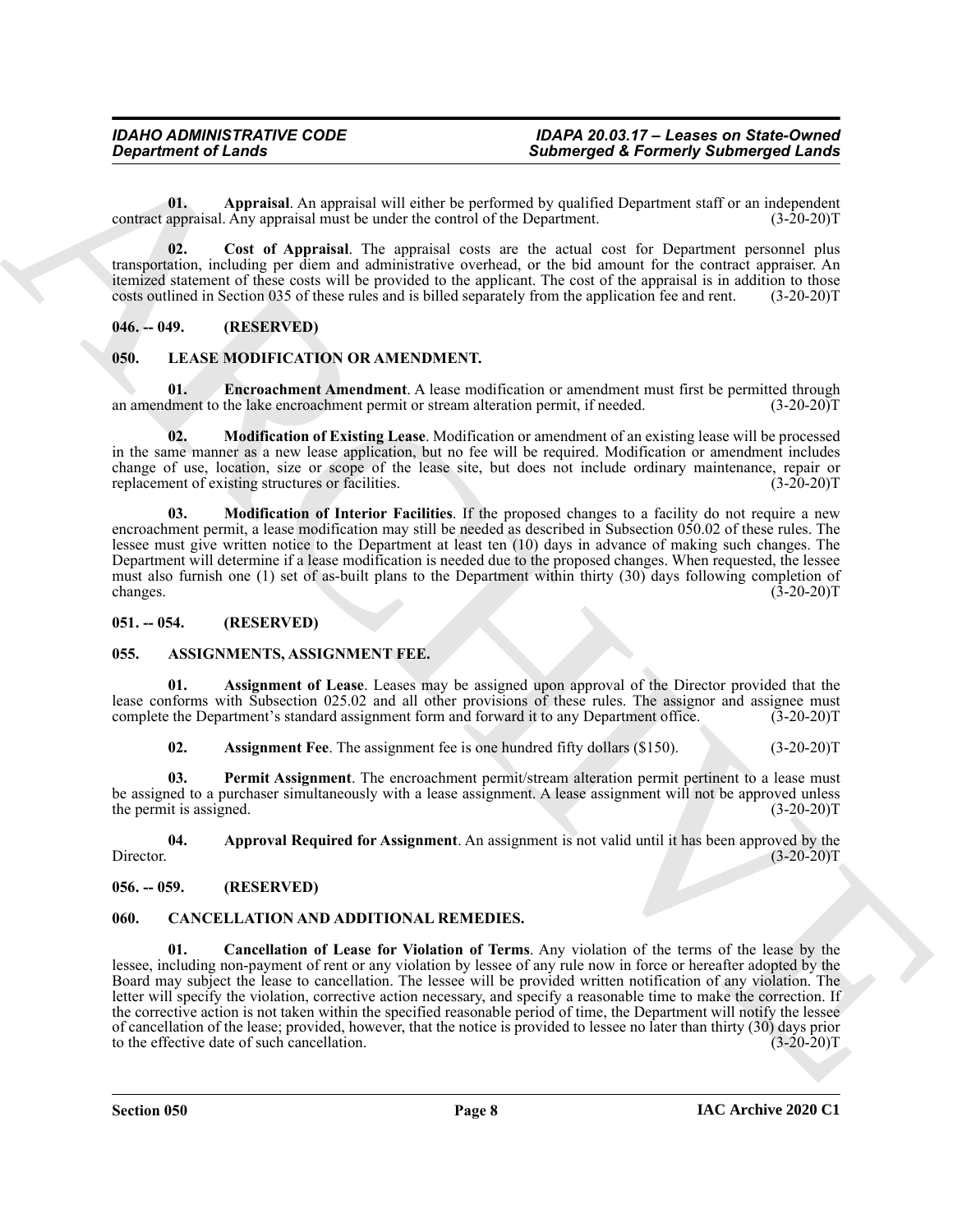<span id="page-8-11"></span>**02. Reinstatement of Lease**. A lease may be reinstated within ninety (90) days after cancellation for non-payment by paying the rental, plus interest, and a reinstatement fee to be determined by the Board. (3-20-20)T

<span id="page-8-10"></span>**03. Cancellation of Lease for Use Other Than Intended Purpose**. A lease not used for the purpose for which it was granted may be canceled. The Department will notify the lessee in writing of any proposed cancellation. The lessee has thirty (30) days to reply in writing to the Department to show cause why the lease should not be canceled. Within sixty (60) days, the Department will notify the lessee in writing as to the Department's decision concerning cancellation. The lessee has thirty (30) days to appeal an adverse decision to the Director.

 $(3-20-20)T$ 

<span id="page-8-12"></span>**04. Removal of Improvements Upon Cancellation**. Upon cancellation, the Director will provide the lessee with a specific amount of time, not to exceed six (6) months from the date of final notice, to remove any facilities and improvements. Failure to remove any facilities or structures within such time period established by the Director will be deemed a trespass on submerged or formerly submerged lands. (3-20-20)T

**05. Additional Remedies Available**. In addition to termination of the lease for the material default of the lessee, the lease may provide for other remedies to non-monetary breach of the lease including, but not limited to:  $(3-20-20)T$ 

<span id="page-8-9"></span>**a.** Civil penalties as determined by the Board and to be collected as additional rent; (3-20-20)T

**b.** The reasonable costs of remedial action undertaken by the Department as a result of the lessee's perform a requirement of the lease. These costs will be collected as additional rent; and (3-20-20)T failure to perform a requirement of the lease. These costs will be collected as additional rent; and

<span id="page-8-7"></span><span id="page-8-6"></span>**c.** Such other remedies as the Board deems appropriate. (3-20-20)T

<span id="page-8-0"></span>**061. -- 064. (RESERVED)**

#### <span id="page-8-1"></span>**065. BOND.**

**Singurizeri of Least States were also as a state of the singular state of the singular state of the singular state and the singular state of the States of the States of the States of the States of the States of the State 01. Bond Requirement Determined by Director**. Bonds may be required for commercial navigational, community dock, and nonnavigational leases. The need for bond will be at the discretion of the Director who will consider the potential for abandonment of the facility, harm to state-owned submerged land and water resources, the personal and real property of adjacent upland owners and the personal and real property owned by the encroachment owner that is appurtenant to and supportive of the encroachment. (3-20-20)T encroachment owner that is appurtenant to and supportive of the encroachment.

<span id="page-8-8"></span>**02. Performance Bond**. In the event a bond is necessary, the lessee must submit a performance bond in favor of the state of Idaho and in a format acceptable to the Director before a lease is issued. Acceptable bonds include surety, collateral, and letters of credit. The amount of bond is the estimated cost of restoration as established by the Director in consultation with the lease applicant on a case by case basis. To determine restoration costs, the Director may consider the potential for damage to land, to improvements, and the cost of structure removal.

 $(3-20-20)T$ 

#### <span id="page-8-2"></span>**066. -- 069. (RESERVED)**

#### <span id="page-8-13"></span><span id="page-8-3"></span>**070. LIABILITY AND INDEMNITY.**

A lessee will indemnify and hold harmless the lessors, its departments, agencies and employees for any and all claims, actions, damages, costs, and expenses that may arise by reason of lessee's occupation of the leased premises, or the occupation of the leased premises by any of the lessee's agents, or by any person occupying the same with the lessee's permission. (3-20-20)T lessee's permission.

#### <span id="page-8-4"></span>**071. -- 074. (RESERVED)**

#### <span id="page-8-5"></span>**075. OTHER RULES AND LAWS.**

The lessee will comply with all applicable state, federal, and local rules and laws insofar as they affect the use of the lands described in the lease. (3-20-20) lands described in the lease.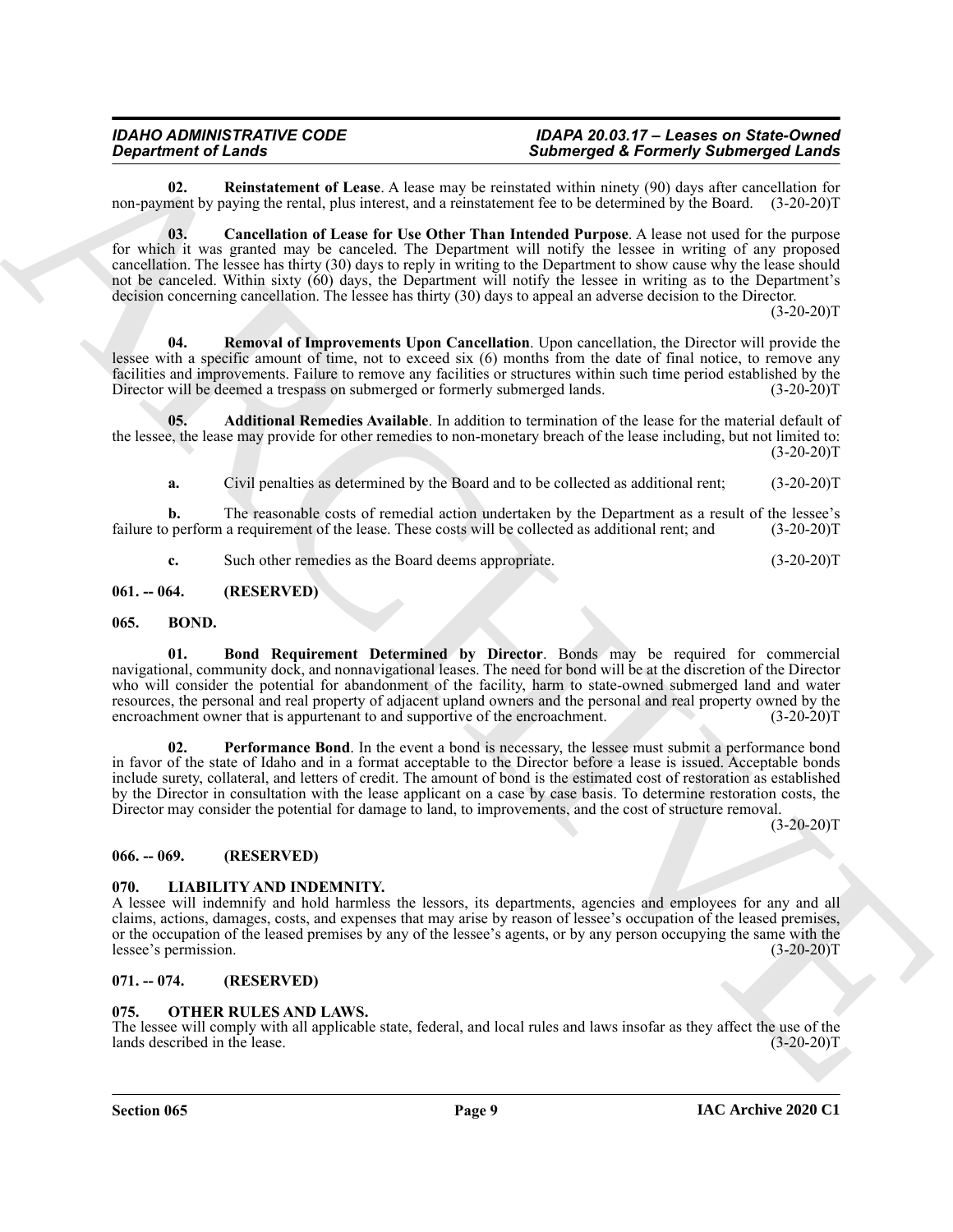#### <span id="page-9-0"></span>**076. -- 079. (RESERVED)**

#### <span id="page-9-5"></span><span id="page-9-1"></span>**080. BINDING ON HEIRS.**

All of the terms, covenants, and conditions in a state lease are binding upon the heirs, executors, and assigns of the lessee.  $(3-20-20)T$ 

#### <span id="page-9-2"></span>**081. -- 084. (RESERVED)**

#### <span id="page-9-3"></span>**085. CIVIL RIGHTS.**

 $\frac{1}{2}$   $\frac{1}{2}$   $\frac{1}{2}$   $\frac{1}{2}$   $\frac{1}{2}$   $\frac{1}{2}$   $\frac{1}{2}$   $\frac{1}{2}$   $\frac{1}{2}$   $\frac{1}{2}$   $\frac{1}{2}$   $\frac{1}{2}$   $\frac{1}{2}$   $\frac{1}{2}$   $\frac{1}{2}$   $\frac{1}{2}$   $\frac{1}{2}$   $\frac{1}{2}$   $\frac{1}{2}$   $\frac{1}{2}$   $\frac{1}{2}$   $\frac{1}{2}$  The lessee may not discriminate against any person on the basis of such person's race, creed, color, sex, national origin or handicap. (3-20-20)T

<span id="page-9-4"></span>**086. -- 999. (RESERVED)**